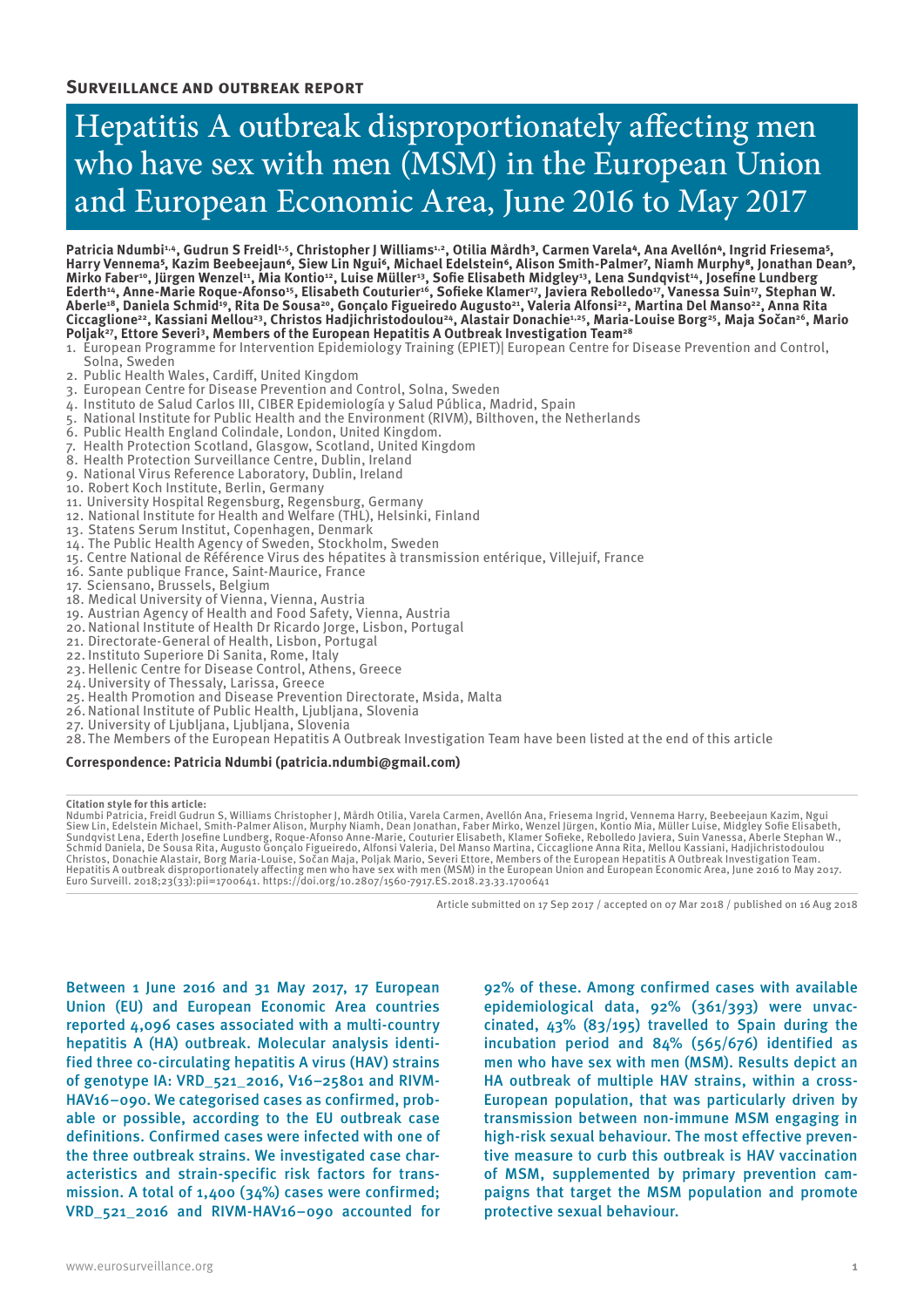# **Table 1**

Total number, attack rate and male to female ratio of hepatitis A patients notified between 1 June and 31 March, 2012–2017, participating European Union/European Economic Area countries

|                         | Number of hepatitis A cases    |               | <b>Attack rate</b>             |                                                                                                                                                                                                                                       | Male:Female ratio           |     |  |  |
|-------------------------|--------------------------------|---------------|--------------------------------|---------------------------------------------------------------------------------------------------------------------------------------------------------------------------------------------------------------------------------------|-----------------------------|-----|--|--|
| Country <sup>a, b</sup> | (all ages)                     |               | (all ages) $c$                 |                                                                                                                                                                                                                                       | $(18 - 45 \text{ years})^d$ |     |  |  |
|                         | 2012-16 <sup>e</sup> (Average) | $2016 - 17^e$ | 2012-16 <sup>e</sup> (Average) | 2012-16 <sup>e</sup> (Average)<br>$2016 - 17^e$<br>1.4<br>1.1<br>2.0<br>1.2<br>1.6<br>0.5<br>1.1<br>0.3<br>1.1<br>1.1<br>0.8<br>1.3<br>1.1<br>2.2<br>1.6<br>1.5<br>0.9<br>1.3<br>1.0<br>1.4<br>0.7<br>1.1<br>1.6<br>1.6<br>0.5<br>1.7 | $2016 - 17^e$               |     |  |  |
| Austria                 | 60                             | 125           | 0.7                            |                                                                                                                                                                                                                                       |                             | 4.6 |  |  |
| Belgium                 | 148                            | 223           | 1.3                            |                                                                                                                                                                                                                                       |                             | 4.7 |  |  |
| Denmark                 | 42                             | 29            | 0.7                            |                                                                                                                                                                                                                                       |                             | 1.3 |  |  |
| Finland                 | 23                             | 17            | 0.4                            |                                                                                                                                                                                                                                       |                             | 6.0 |  |  |
| France                  | 787                            | 750           | 1.2                            |                                                                                                                                                                                                                                       |                             | 3.1 |  |  |
| Germany                 | 720                            | 668           | 0.9                            |                                                                                                                                                                                                                                       |                             | 3.3 |  |  |
| Greece                  | 84                             | 241           | 0.8                            |                                                                                                                                                                                                                                       |                             | 3.3 |  |  |
| Italy                   | 421                            | 976           | 0.7                            |                                                                                                                                                                                                                                       |                             | 8.4 |  |  |
| Ireland                 | 22                             | 41            | 0.5                            |                                                                                                                                                                                                                                       |                             | 0.7 |  |  |
| Malta                   | $\overline{2}$                 | 6             | 0.5                            |                                                                                                                                                                                                                                       |                             | 1.5 |  |  |
| The Netherlands         | 96                             | 119           | 0.6                            |                                                                                                                                                                                                                                       |                             | 3.0 |  |  |
| Portugal                | 19                             | 164           | 0.2                            |                                                                                                                                                                                                                                       |                             | 9.5 |  |  |
| Slovenia                | 8                              | 11            | 0.4                            |                                                                                                                                                                                                                                       |                             | 2.0 |  |  |
| Spain                   | 531                            | 2,039         | 1.1                            | 4.4                                                                                                                                                                                                                                   | 1,2                         | 7.5 |  |  |
| Sweden                  | 85                             | 84            | 0.9                            | 0.9                                                                                                                                                                                                                                   | 1.0                         | 1.2 |  |  |
| UK                      | 265                            | 553           | 0.4                            | 0.9                                                                                                                                                                                                                                   | 1.0                         | 4.7 |  |  |

MSM: men who have sex with men; UK: United Kingdom.

a A food-borne HA outbreak occurred in Denmark, Finland, Norway and Sweden in 2012/13.

b A food-borne HA outbreak occurred in Austria, England, Finland, France, Germany, Ireland, Italy, the Netherlands, Norway and Sweden in  $2013/14.$ 

 $^{\mathsf{c}}$  The 2016/17 attack rates with ≥ 2 fold increase from previous 4 years are in bold.

d The 2016/17 M:F ratios ≥ 3 are in bold.

e For all years, the period referred to is 1 June to 31 March (of the subsequent year).

# **Background**

Hepatitis A (HA) is an acute liver disease caused by the hepatitis A virus (HAV) [1]. Transmission is faecaloral via consumption of contaminated food or water or through direct person-to-person contact, including sexual contact (particularly oro-anal, digito-anal and genito-oral sex). The mean incubation period is 28 days (range: 15–50). Laboratory diagnosis is based on the detection of serological (anti-HAV IgM) or molecular (HAV RNA) markers of acute HAV infection. Preschool children are usually asymptomatic; however, most adults experience symptoms such as fever, diarrhoea and acute jaundice [2]. Fulminant hepatic failure and death are rare (0.3% of clinical cases) [3].

Men who have sex with men (MSM) are particularly at risk for HAV infection  $[4]$ . Over the past two decades, HA outbreaks among MSM have been reported across Australia, Europe and North-America [5,6]. The last reported European HA outbreak among MSM in 2008– 09 involved a high proportion of HIV-positive MSM [4,6-8]. HAV and HIV infections among MSM share overlapping risk factors such as casual sex with multiple partners, which often involves injecting drug use and unprotected sexual intercourse [9]. Furthermore, HIV co-infection can exacerbate HAV-associated liver abnormalities and prolong the faecal excretion of HAV  $[10]$ .

A safe and effective vaccine against HAV has been available since 1995 [11]. In low and very low endemicity settings such as Europe, the World Health Organization (WHO) recommends HAV vaccination for vulnerable populations such as MSM; however, vaccine coverage is not known [12].

# **Outbreak detection**

Between October 2016 and January 2017, the United Kingdom (UK), the Netherlands and Germany signalled an increase in HA cases among MSM, via the European Union (EU) Early Warning and Response System (EWRS) and the Epidemic Intelligence Information System for Food and Waterborne Diseases and Zoonoses (EPIS-FWD) of the European Centre for Disease Prevention and Control (ECDC), both of which facilitate information sharing on outbreaks and potential health threats. Molecular investigations detected three distinct HAV genotype IA strains: VRD\_521\_2016, RIVM-HAV16–090 and V16–25801. Following these alerts, 14 other EU/ EEA countries notified ECDC of HA cases among MSM.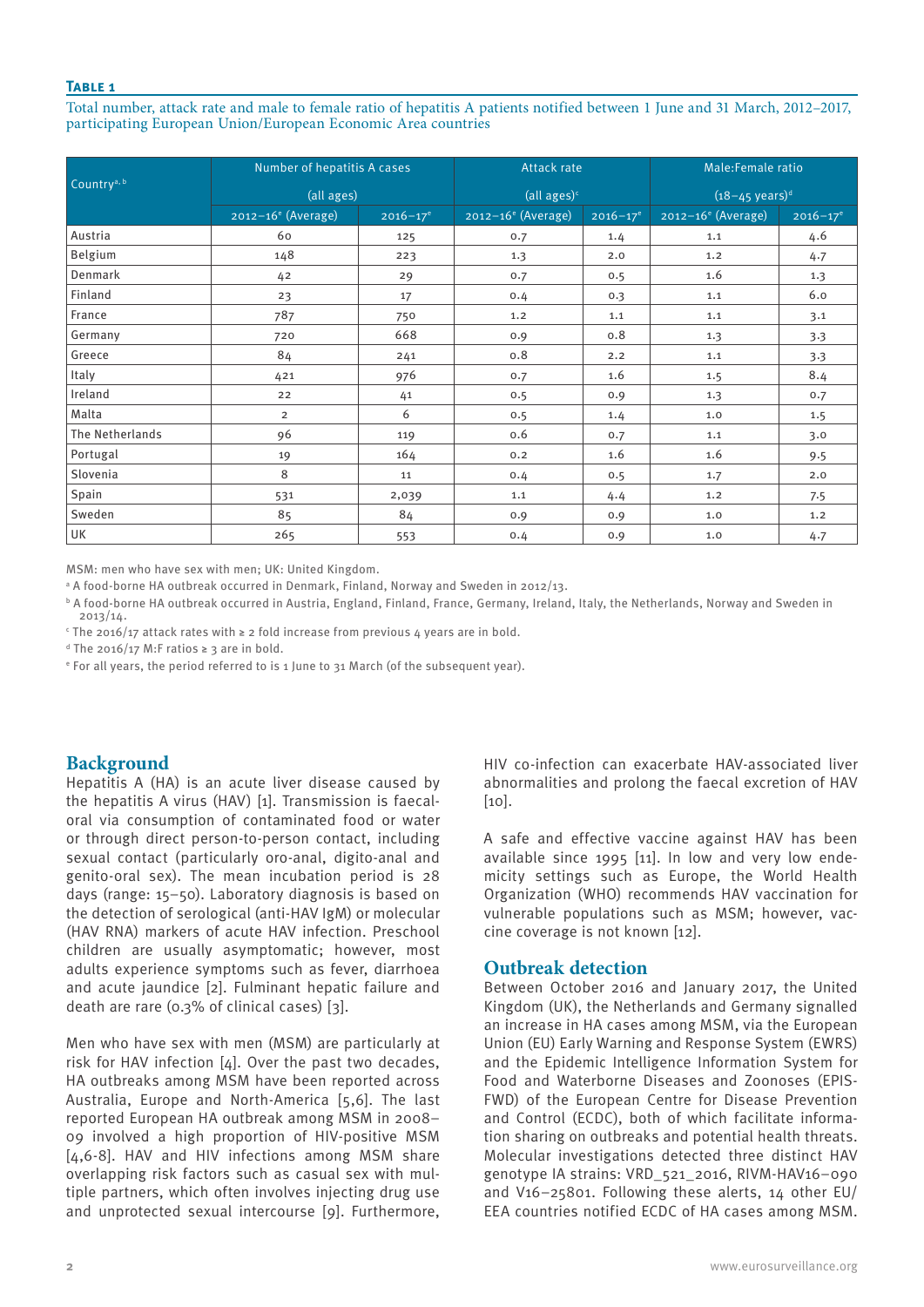# **Table 2**

Characteristics of confirmed hepatitis A cases by strain in multi-strain outbreak affecting predominantly MSM, 1 June 2016–31 May 2017, participating European Union/European Economic Area countries (n = 1,400 cases)

|                                | RIVM-HAV16-090      |                  | $V16 - 25801$       |                         |                | VRD 521_2016   | Total          |                |  |
|--------------------------------|---------------------|------------------|---------------------|-------------------------|----------------|----------------|----------------|----------------|--|
| Characteristics                | n                   | $\%$ a           | n                   | % a                     | n              | % a            | n              | % a            |  |
| <b>Total</b>                   | 495                 | 35               | 119                 | 9                       | 786            | 56             | 1,400          | 100            |  |
| <b>Sex</b>                     |                     |                  |                     |                         |                |                |                |                |  |
| Male                           | 448                 | 92               | 112                 | 94                      | 723            | 93             | 1,283          | 93             |  |
| Age                            |                     |                  |                     |                         |                |                |                |                |  |
| Median, IQR                    | 34                  | $28 - 45$        | 34                  | $28 - 40$               | 33             | $28 - 42$      | 33             | $28 - 43$      |  |
| Age categories <sup>b</sup>    |                     |                  |                     |                         |                |                |                |                |  |
| $0 - 17$ years                 | 14                  | $\mathbf{3}$     | $\overline{2}$      | $\overline{2}$          | 10             | $\mathbf{1}$   | 26             | $\overline{2}$ |  |
| $18 - 45$ years                | 358                 | 73               | 96                  | 83                      | 632            | 82             | 1,086          | 79             |  |
| $46 - 65$ years                | 101                 | 21               | 18                  | $16\,$                  | 125            | 16             | 244            | 18             |  |
| 66+years                       | 15                  | 3                | $\mathsf{o}\xspace$ | $\mathsf{o}\xspace$     | $\overline{7}$ | $\mathbf 1$    | 22             | $\overline{a}$ |  |
| Subtotal                       | 488                 | 100              | 116                 | 100                     | 774            | 100            | 1,378          | 100            |  |
| <b>MSM</b>                     |                     |                  |                     |                         |                |                |                |                |  |
| Yes                            | 239                 | 81               | 41                  | 87                      | 284            | 86             | 564            | 84             |  |
| <b>HIV infection</b>           |                     |                  |                     |                         |                |                |                |                |  |
| Yes                            | 28                  | 42               | $\mathbf{1}$        | 20                      | 31             | 45             | 60             | 43             |  |
| <b>Hospitalisation</b>         |                     |                  |                     |                         |                |                |                |                |  |
| Yes                            | 195                 | 57               | 39                  | 46                      | 195            | 52             | 429            | 54             |  |
| Reporting country <sup>b</sup> |                     |                  |                     |                         |                |                |                |                |  |
| Austria                        | 24                  | 92               | $\mathbf{1}$        | 4                       | $\mathbf 1$    | 4              | 26             | 100            |  |
| Belgium                        | 31                  | 74               | $\mathbf 1$         | $\overline{\mathbf{c}}$ | 10             | 24             | 42             | 100            |  |
| Denmark                        | 0                   | $\mathsf O$      | $\mathbf{1}$        | 33                      | $\overline{2}$ | 67             | 3              | 100            |  |
| Finland                        | $\mathbf 1$         | 13               | $\mathbf{1}$        | 13                      | 6              | 75             | 8              | 100            |  |
| France                         | 113                 | 38               | 8                   | 3                       | 173            | 59             | 294            | 100            |  |
| Germany                        | 26                  | 27               | 41                  | 42                      | 31             | 32             | 98             | 100            |  |
| Greece                         | $\mathsf O$         | $\mathsf O$      | $\overline{2}$      | 50                      | $\overline{2}$ | 50             | 4              | 100            |  |
| Ireland                        | $\mathbf 1$         | 14               | $\mathsf{o}$        | $\mathsf O$             | 6              | 86             | $\overline{7}$ | 100            |  |
| Italy                          | 45                  | 26               | 5                   | 3                       | 125            | 71             | 175            | 100            |  |
| The Netherlands                | 46                  | 49               | $\,8\,$             | 9                       | 39             | 42             | 93             | 100            |  |
| Norway                         | $\mathsf{O}\xspace$ | $\mathsf O$      | $\mathsf O$         | $\mathsf{o}$            | $\mathbf{1}$   | 100            | $\mathbf{1}$   | 100            |  |
| Portugal                       | $\mathbf 1$         | $\mathbf{1}$     | $\mathsf{o}$        | $\mathsf{o}$            | 108            | 99             | 109            | 100            |  |
| Slovenia                       | 3                   | 75               | $\mathsf{o}$        | $\mathsf{o}$            | $\mathbf 1$    | 25             | 4              | 100            |  |
| Spain                          | 27                  | 10               | 12                  | 5                       | 223            | 85             | 262            | 100            |  |
| Sweden                         | 9                   | 82               | $\mathsf{o}$        | $\mathsf{o}\,$          | $2^{\circ}$    | $18\,$         | 11             | 100            |  |
| UK                             | 168                 | 65               | 39                  | 15                      | 56             | 21             | 263            | 100            |  |
| <b>Subtotal</b>                | 495                 | NA               | 119                 | NA                      | 786            | NA             | 1,400          | <b>NA</b>      |  |
| Travel history <sup>b</sup>    |                     |                  |                     |                         |                |                |                |                |  |
| Yes                            | 100                 | 31               | 24                  | 30                      | 71             | 19             | 195            | 25             |  |
| <b>Country of travel</b>       |                     |                  |                     |                         |                |                |                |                |  |
| Spain                          | 35                  | 35               | 11                  | 46                      | 37             | 52             | 83             | 43             |  |
| Germany                        | 11                  | 11               | $\overline{2}$      | 8                       | $\mathbf{3}$   | $\overline{4}$ | 16             | 8              |  |
| Belgium                        | 6                   | $\boldsymbol{6}$ | $\mathsf{O}\xspace$ | $\mathsf O$             | $\overline{2}$ | $\mathbf{3}$   | 8              | 4              |  |
| Portugal                       | 3                   | $\overline{3}$   | $\mathbf{1}$        | 4                       | 4              | $6\,$          | 8              | 4              |  |
| Italy                          | $\mathbf{1}$        | $\mathbf{1}$     | $\mathbf{1}$        | 4                       | 5              | $\overline{7}$ | $\overline{7}$ | 4              |  |
| Other: EU                      | $14$                | 14               | $\overline{3}$      | 13                      | 8              | 11             | 25             | 13             |  |
| Other: non-EU                  | 22                  | 22               | $\mathbf{3}$        | 13                      | 9              | 13             | 34             | $17 \,$        |  |
| Multiple EU                    | 8                   | 8                | 5                   | 21                      | $\overline{7}$ | 10             | $20\,$         | 10             |  |
| Multiple EU/non-EU             | 4                   | $\overline{4}$   | $\mathsf{O}\xspace$ | $\mathsf O$             | 4              | 6              | 8              | 4              |  |
| <b>Subtotal</b>                | 104                 | <b>NA</b>        | 26 <sub>2</sub>     | <b>NA</b>               | 79             | <b>NA</b>      | 209            | <b>NA</b>      |  |

EU: European Union; IQR: interquartile range; MSM: men who have sex with men; NA: not applicable; UK: United Kingdom.

a All percentages are based on the total of available data for each variable.

b P values < 0.05.

P values are based on comparison between the three HAV strains using the chi-squared test for categorical variables and the Kruskal-Wallis test for continuous variables.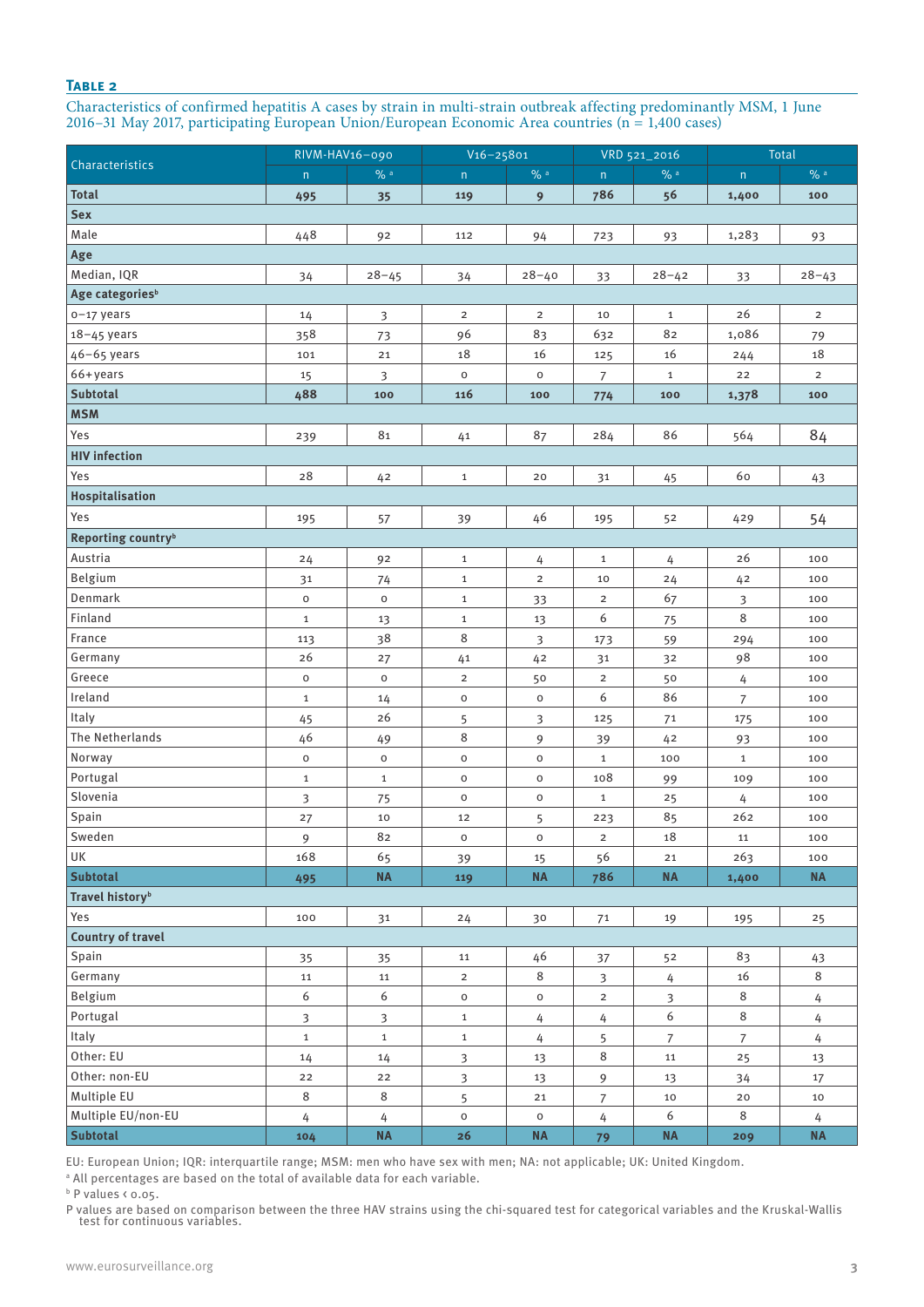#### **Figure 1**

Confirmed hepatitis A cases by strain and date of reporting in multi-strain outbreak affecting predominantly MSM, 1 June 2016–31 May 2017, participating European Union/European Economic Area countries,  $(n = 1,386 \text{ cases})$ 



a There are 14 cases not displayed because the exact onset date could not be identified.

ECDC convened a multistate outbreak investigation team in December 2016.

We report on this Europe-wide investigation of a multistrain HA outbreak to describe its extent and its characteristics within affected EU/EEA countries and to identify strain-specific risk factors associated with transmission.

# **Methods**

# **Study design**

All European countries affected by this outbreak were invited to contribute to the multistate outbreak investigation consisting of a descriptive study and a case– case study.

#### **Descriptive study**

We conducted a retrospective descriptive study with the aim to describe characteristics of the population affected based on country-specific HA attack rates (AR) and male-to-female (M:F) ratios for a fixed period in each year, from 2012 to 2017. We used M:F ratios as indicators of MSM-associated epidemics where data on sexual orientation was not available [13]. MSM-status was defined as self-identifying as MSM or reporting sexual contact with another man. We also described the characteristics of confirmed, probable and possible outbreak cases notified between 1 June 2016 and 31 May 2017. Results are presented as percentages of cases with available information.

#### **Case–case study**

The case–case study aimed to test the hypothesis that cases infected with any of the outbreak strains differed in exposures related to sexual transmission, including sexual practices, travel history and use of dating apps.

#### **European outbreak case definition**

Outbreak cases were laboratory-confirmed HAV infections in EU/EEA residents, with a date of symptom onset (or sample date, where missing) between 1 June 2016 and 31 May 2017. The exposure period for defining probable and possible cases was 8 weeks before symptom onset or sample date.

Confirmed cases were those with a minimum sequence length of 300 nucleotides (nt) that was at least 99.3% homologous to one of the three outbreak strains based on overlapping fragments at the VP1–2A region. Cases epidemiologically linked to non-outbreak strain cases (< 99.3% homology) were excluded. The case definition was applied at country level and the number of excluded cases has not been collected.

Case definitions for probable and possible cases are included in Supplement 1.

#### **Data collection**

HA is a notifiable disease in all participating EU/EEA countries. Local public health departments investigated HA cases for demographic, clinical and exposure characteristics, then reported to national surveillance systems. For all countries data from mandatory notifications was used and assumed to be comprehensive at the national level. Reporting practices were similar across countries and had not changed since 2015.

For the descriptive study, we asked national focal points for hepatitis A to provide aggregated numbers of all HA cases, by sex and age group, reported from 1 June to 31 March between 2012 and 2017 (used for AR and M:F ratio calculation). National focal points were also asked to complete a line list of all confirmed, probable and possible cases; information on criteria for meeting case definition, onset date, sex, age, travel history, hospitalisation, vaccination, HIV status and MSM status was also requested. In addition, we collected information on national HAV vaccination guidelines targeted to MSM and HIV-positive individuals.

For the case–case study, we compared the three outbreak strains for cases reported from July 2016 to May 2017. We developed a standardised European questionnaire, adapted from the Public Health England (PHE) enhanced surveillance form [14] to collect information on the number of sexual partners, visiting and/or having sex in gay venues and travel history during the 8 weeks preceding symptoms onset. Information on condom use, HIV co-infection and use of HIV-pre-exposure prophylaxis (PrEP) was also collected. Countries were asked to complete the questionnaire for confirmed outbreak cases who agreed to provide information. The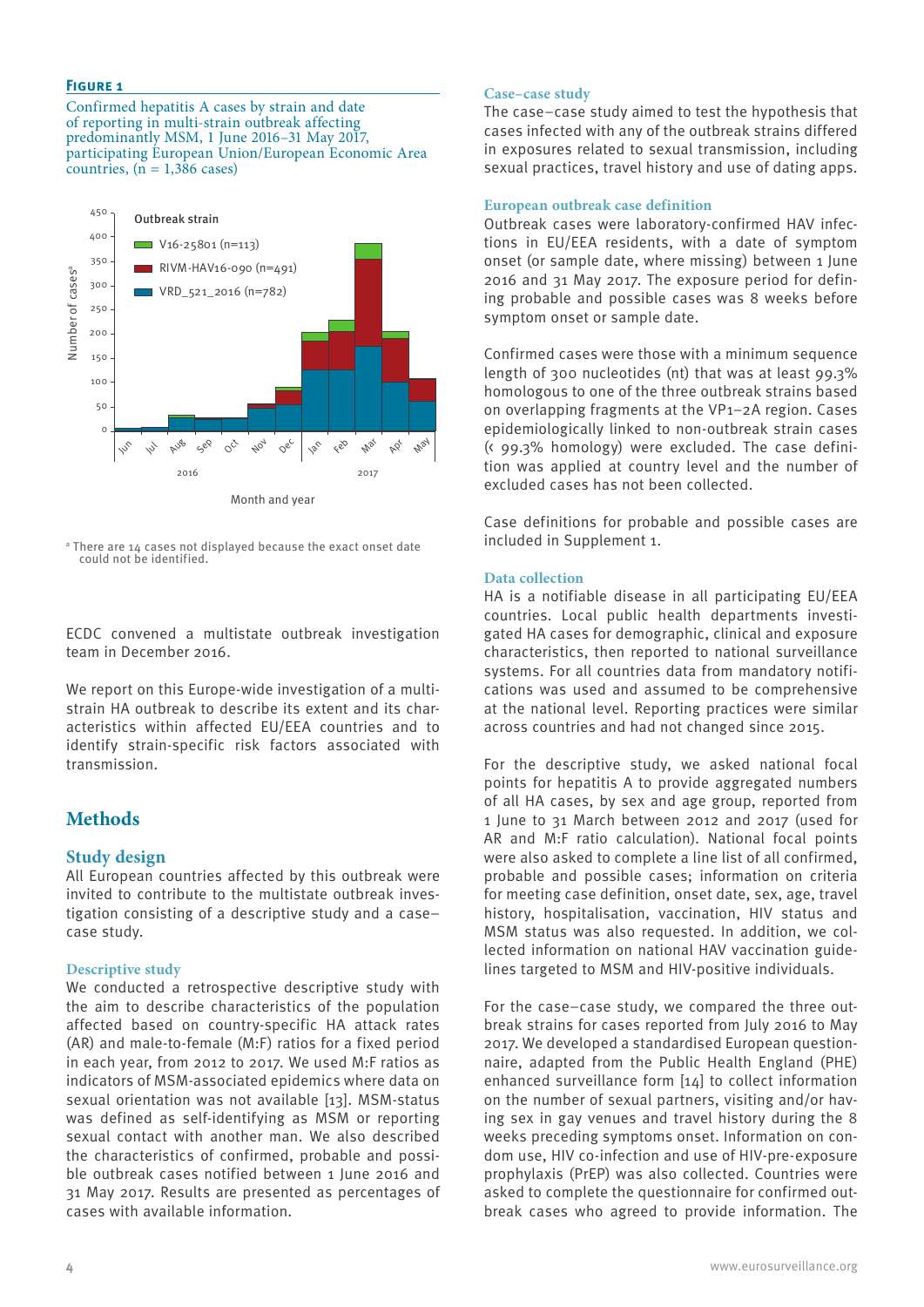#### **Figure 2**

Confirmed hepatitis A cases by strain and geographical distribution in multi-strain outbreak affecting predominantly MSM, 1 June 2016–31 May 2017, participating European Union/European Economic Area countries (n = 1,400 cases)



Map produced on 17 January 2018. Administrative boundaries: ©EuroGraphics, ©UN-FAO.

European questionnaire was implemented in Belgium, Denmark, Greece, Italy and the UK (with the exception of England). England used the earlier PHE version and the Netherlands used a similar questionnaire, also adapted from the PHE questionnaire.

#### **Virological analysis**

HAV was confirmed through detection of anti-HAV IgM or by PCR identification of HAV RNA in local laboratories, followed by sequencing in national reference laboratories. The sampling strategy for sequencing differed across countries; most participating countries sequenced a subset of samples from notified cases, with only a few countries routinely sequencing all samples from confirmed notified cases (Denmark, Finland, Ireland, the Netherlands and the UK). Norway sequenced all outbreak-associated samples; Malta did not have sequencing capacity.

Sequencing of the VP1–2a region was performed according to national protocols, and followed by comparison to the reference sequences of each of the three outbreak strains [15-17]; 93% of sequences were ≥ 400 nt.

#### **Statistical analysis**

We calculated country-specific attack rates per 100,000 residents. Population data were extracted from Eurostat [18]. We also calculated the M:F ratio for HA cases aged 18–45 years.

Categorical variables were compared using the chisquared test. Continuous variables were expressed as median with the corresponding interquartile (IOR) range and were compared using the Kruskal-Wallis test. P values of < 0.05 were considered statistically significant.

We developed four logistic regression models to detect associations between exposure variables and specific outbreak strains. Model-1 compared VRD\_521\_2016 to RIVM-HAV16–090, model-2 compared VRD\_521\_2016 to V16–25801, model-3 compared RIVM-HAV16–090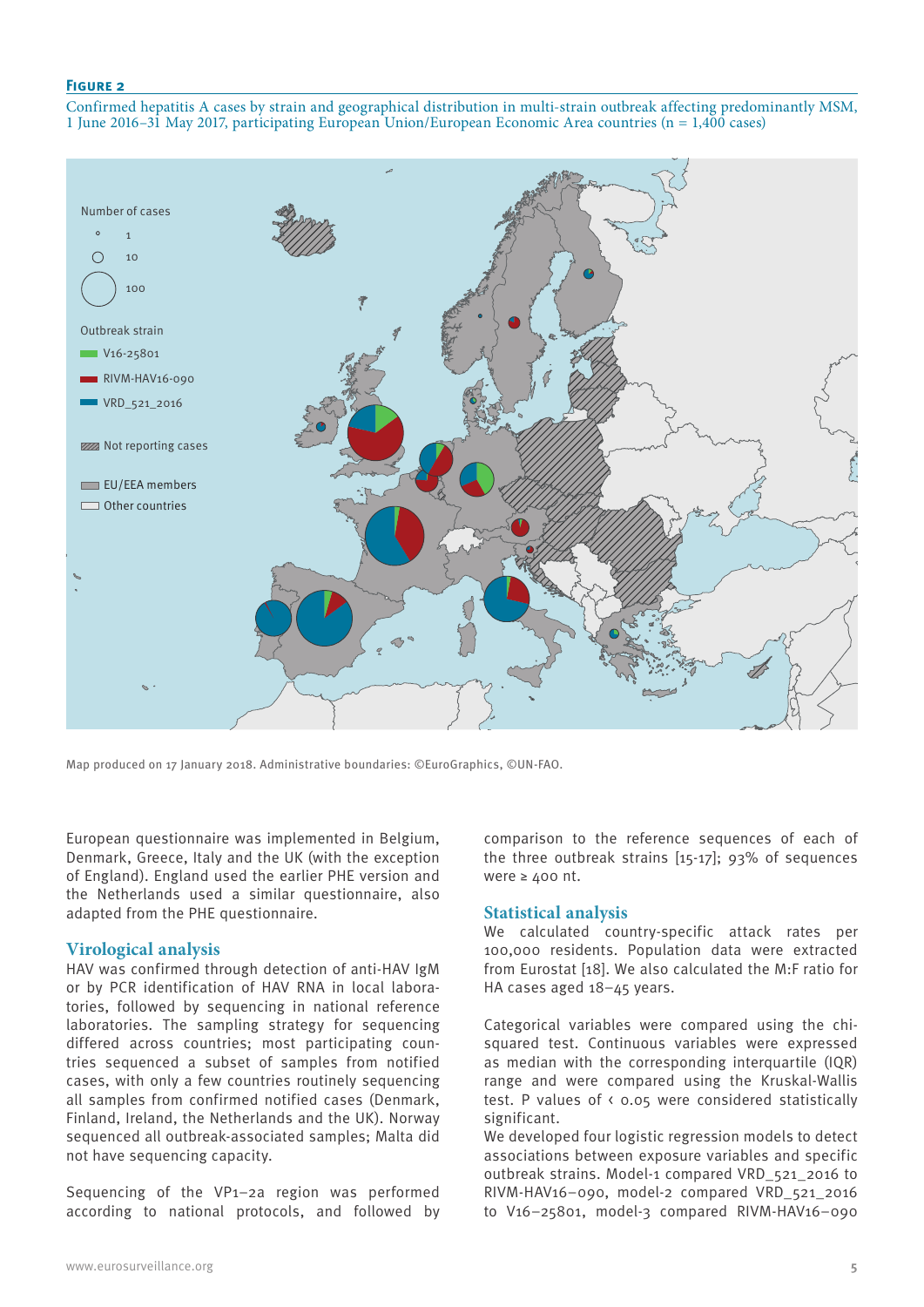# **Table 3**

Characteristics of hepatitis A cases by case classification in multi-strain outbreak affecting predominantly MSM, 1 June 2016–31 May 2017, participating European Union/European Economic Area countries (n = 4,096)

| Characteristics          | Confirmed      |                     | Probable       |                     |                | Possible            | <b>Total</b>   |                     |  |
|--------------------------|----------------|---------------------|----------------|---------------------|----------------|---------------------|----------------|---------------------|--|
|                          | n              | % a                 | n              | $\%$ a              | n              | $\%$ <sup>a</sup>   | n              | $\%$ a              |  |
| <b>Total</b>             | 1,400          | 34                  | 964            | 24                  | 1,732          | 42                  | 4,096          | 100                 |  |
| <b>Sex</b>               |                |                     |                |                     |                |                     |                |                     |  |
| Male                     | 1,283          | 93                  | 964            | 100 <sup>b</sup>    | 1,732          | 100 <sup>b</sup>    | 3,979          | 98                  |  |
| Age                      |                |                     |                |                     |                |                     |                |                     |  |
| Median (IQR)             | 33             | $28 - 43$           | 33             | $27 - 40$           | 32             | $26 - 38$           | 32             | $27 - 40$           |  |
| <b>Age categories</b>    |                |                     |                |                     |                |                     |                |                     |  |
| $0 - 17$ years           | 26             | $\overline{2}$      | 4              | $\mathsf{o}\xspace$ | <b>NA</b>      | <b>NA</b>           | 30             | $\mathbf{1}$        |  |
| $18 - 45$ years          | 1,086          | 79                  | 857            | 89                  | 1,732          | 100 <sup>b</sup>    | 3,675          | 90                  |  |
| $46 - 65$ years          | 244            | 18                  | 106            | 11                  | <b>NA</b>      | <b>NA</b>           | 350            | 8                   |  |
| 66+years                 | 22             | $\mathbf{1}$        | $\mathbf{1}$   | $\mathsf O$         | <b>NA</b>      | <b>NA</b>           | 23             | $\mathbf{1}$        |  |
| <b>Subtotal</b>          | 1,378          | 100                 | 963            | 100                 | 1,732          | 100                 | 4,073          | 100                 |  |
| <b>Reporting country</b> |                |                     |                |                     |                |                     |                |                     |  |
| Austria                  | 26             | $\overline{2}$      | <b>NA</b>      | <b>NA</b>           | 53             | 3                   | 79             | $\overline{2}$      |  |
| Belgium                  | 42             | 3                   | 36             | 4                   | 40             | $\overline{2}$      | 118            | 3                   |  |
| Denmark                  | 3              | $\mathsf{o}\xspace$ | 4              | $\mathsf{o}\xspace$ | <b>NA</b>      | <b>NA</b>           | $\overline{7}$ | $\mathsf{O}\xspace$ |  |
| Finland                  | 8              | $\mathbf 1$         | <b>NA</b>      | <b>NA</b>           | <b>NA</b>      | <b>NA</b>           | 8              | $\mathsf{O}\xspace$ |  |
| France                   | 294            | 21                  | <b>NA</b>      | <b>NA</b>           | <b>NA</b>      | <b>NA</b>           | 294            | $\overline{7}$      |  |
| Germany                  | 98             | $\overline{7}$      | <b>NA</b>      | <b>NA</b>           | <b>NA</b>      | <b>NA</b>           | 98             | $\overline{2}$      |  |
| Greece                   | 4              | $\mathsf O$         | 23             | $\overline{2}$      | 15             | $\mathbf{1}$        | 42             | $\mathbf{1}$        |  |
| Ireland                  | $\overline{7}$ | $\mathbf 1$         | 5              | $\mathbf{1}$        | <b>NA</b>      | <b>NA</b>           | 12             | $\mathsf{o}\xspace$ |  |
| Italy                    | 175            | 13                  | 343            | 36                  | 279            | 16                  | 797            | 19                  |  |
| Malta                    | <b>NA</b>      | <b>NA</b>           | $\overline{7}$ | $\mathbf{1}$        | $\overline{2}$ | $\mathsf{o}\xspace$ | 9              | $\mathsf{O}\xspace$ |  |
| The Netherlands          | 93             | $\overline{7}$      | 10             | $\mathbf{1}$        | 13             | $\mathbf{1}$        | 116            | 3                   |  |
| Norway                   | $\mathbf{1}$   | $\mathsf O$         | <b>NA</b>      | <b>NA</b>           | <b>NA</b>      | <b>NA</b>           | $\mathbf{1}$   | $\mathsf{o}\xspace$ |  |
| Portugal                 | 109            | 8                   | <b>NA</b>      | <b>NA</b>           | <b>NA</b>      | <b>NA</b>           | 109            | 3                   |  |
| Slovenia                 | 4              | $\mathsf{O}\xspace$ | <b>NA</b>      | <b>NA</b>           | <b>NA</b>      | <b>NA</b>           | 4              | $\mathsf{o}\xspace$ |  |
| Spain                    | 262            | 19                  | 536            | 56                  | 1,330          | 77                  | 2,128          | 52                  |  |
| Sweden                   | 11             | $\mathbf 1$         | <b>NA</b>      | <b>NA</b>           | <b>NA</b>      | <b>NA</b>           | 11             | $\mathsf{o}\xspace$ |  |
| UK                       | 263            | 19                  | <b>NA</b>      | <b>NA</b>           | <b>NA</b>      | <b>NA</b>           | 263            | 6                   |  |
| <b>Subtotal</b>          | 1,400          | 100                 | 964            | 100                 | 1,732          | 100                 | 4,096          | 100                 |  |

NA: not applicable.

a All percentages are based on the total of available data for each variable.

b As per outbreak case definition.

to V16–25801 and model-4 compared the RIVM-HAV16–090/V16–25801 combination (grouped due to having similar geographical distributions) to VRD\_521\_2016. All models included age, vaccination status, number of sexual partners, travel abroad and use of dating apps. Since all four regression models provided similar results, we only reported odds ratios (OR) and 95% confidence interval (CI) obtained from model-4.

Case mapping by country of reporting was done using ArcGIS Desktop software.

# **Results**

Seventeen countries contributed data for the outbreak investigation: Austria, Belgium, Denmark, Finland, France, Germany, Greece, Ireland, Italy, Malta, the Netherlands, Norway, Portugal, Slovenia, Spain, Sweden and the UK (England, Wales, Northern Ireland and Scotland). A total of 4,096 outbreak cases were reported (1,400 confirmed, 964 probable and 1,732 possible).

# **Descriptive study**

#### **Aggregated data**

All countries except Norway provided aggregated data. Between 1 June 2016 and 31 March 2017, the national incidence of HA more than doubled in Austria, Greece, Italy, Malta, Portugal, Spain and the UK, compared with the same period during the previous  $4$  years. For 11 of the 16 countries, the M:F ratio was at least 3.0 (range: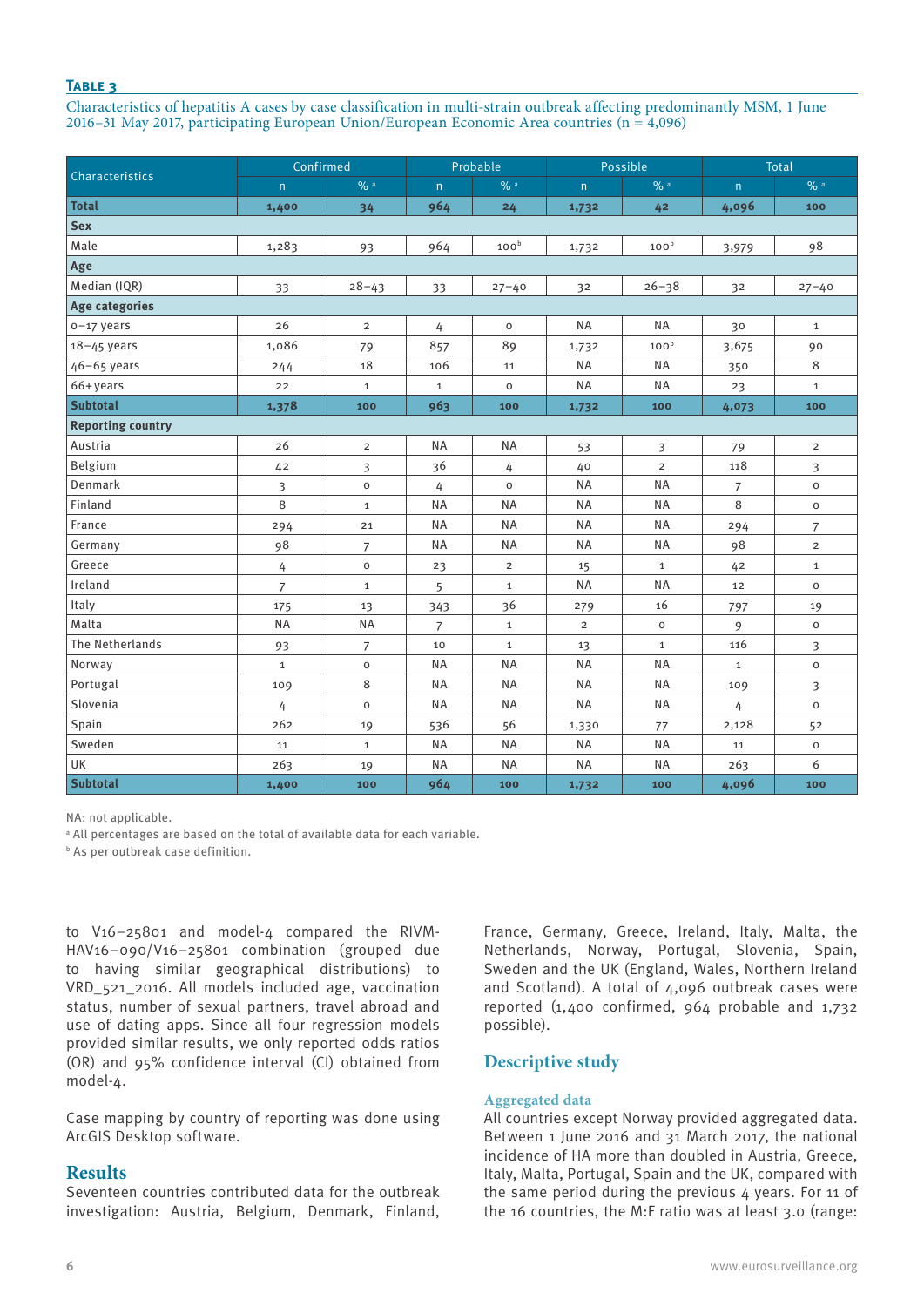### **Table 4a**

Characteristics and exposures of hepatitis A cases during the 8 weeks preceding symptoms onset in multi-strain outbreak affecting predominantly MSM, 1 June 2016–31 May 2017, participating European Union/European Economic Area countries  $(n = 308)$ 

|                                     | RIVM-HAV16-090 |              | V <sub>16</sub> -25801  |                     | VRD 521_2016        |                     | Not-sequenced       |                     | Total       |                |
|-------------------------------------|----------------|--------------|-------------------------|---------------------|---------------------|---------------------|---------------------|---------------------|-------------|----------------|
| Characteristics                     | n              | % a          | n                       | $\%$ a              | n                   | % a                 | $\mathsf{n}$        | % a                 | n           | % a            |
| <b>Total</b>                        | 166            | 54           | 39                      | 13                  | 86                  | 28                  | 17                  | 5                   | 308         | 100            |
| <b>Sex</b>                          |                |              |                         |                     |                     |                     |                     |                     |             |                |
| Male                                | 155            | 95           | 38                      | 97                  | 79                  | 92                  | 17                  | 100                 | 289         | 94             |
| Age categories                      |                |              |                         |                     |                     |                     |                     |                     |             |                |
| $0 - 17$ years                      | $\overline{7}$ | 4            | $\mathsf O$             | $\mathsf O$         | $\mathsf O$         | $\mathsf{O}\xspace$ | $\mathbf{1}$        | 6                   | 8           | 3              |
| $18 - 45$ years                     | 137            | 83           | 36                      | 92                  | 66                  | 77                  | 15                  | 88                  | 254         | 82             |
| $46 - 65$ years                     | 21             | 13           | 3                       | 8                   | 18                  | 21                  | $\mathbf 1$         | 6                   | 43          | 14             |
| $66 + years$                        | $\mathbf 1$    | $\mathbf{1}$ | $\mathsf{O}\xspace$     | $\mathsf O$         | $\overline{2}$      | $\overline{a}$      | $\mathsf{O}\xspace$ | $\mathsf{O}\xspace$ | 3           | $\mathbf{1}$   |
| <b>Subtotal</b>                     | 166            | 100          | 39                      | 100                 | 86                  | 100                 | 17                  | 100                 | 308         | 100            |
| Sexual contact <sup>b</sup>         |                |              |                         |                     |                     |                     |                     |                     |             |                |
| With male                           | 119            | 96           | 27                      | 90                  | 49                  | 75                  | 27                  | 90                  | 212         | 90             |
| With female                         | 4              | 3            | 3                       | 10                  | 6                   | 9                   | 3                   | 10                  | 13          | 6              |
| With both                           | o              | $\mathsf O$  | $\mathsf O$             | $\mathsf O$         | 3                   | 5                   | $\mathsf{O}\xspace$ | $\mathsf O$         | 3           | $\mathbf{1}$   |
| No sexual exposure                  | $\mathbf{1}$   | $\mathbf{1}$ | $\mathsf{o}$            | $\mathsf O$         | $\overline{7}$      | 11                  | $\mathsf{O}\xspace$ | $\mathsf O$         | 8           | 3              |
| <b>Subtotal</b>                     | 124            | 100          | 30                      | 100                 | 65                  | 100                 | 30                  | 100                 | 236         | 100            |
| No of sexual contacts               |                |              |                         |                     |                     |                     |                     |                     |             |                |
| $1 - 2$                             | 77             | 70           | 14                      | 50                  | 32                  | 63                  | 4                   | 40                  | 127         | 64             |
| $\geq 3$                            | 33             | 30           | 14                      | 50                  | 19                  | 37                  | 6                   | 60                  | 72          | 36             |
| <b>Subtotal</b>                     | 110            | 100          | 28                      | 100                 | 51                  | 100                 | 10                  | 100                 | 199         | 100            |
| Regular sex partners <sup>c</sup>   |                |              |                         |                     |                     |                     |                     |                     |             |                |
| $1 - 2$                             | 50             | 96           | 13                      | 81                  | 22                  | 100                 | 4                   | 100                 | 89          | 95             |
| $3 - 5$                             | $\overline{a}$ | 4            | $\overline{2}$          | 13                  | $\mathsf{o}$        | $\mathsf O$         | $\mathsf{O}\xspace$ | $\mathsf O$         | 4           | 4              |
| $6 - 10$                            | 0              | $\mathsf O$  | $\mathbf 1$             | 6                   | $\mathsf{O}\xspace$ | 0                   | $\mathsf{O}\xspace$ | $\mathsf O$         | $\mathbf 1$ | $\mathbf{1}$   |
| $\rightarrow$ 10                    | 0              | $\mathsf O$  | $\mathsf{O}\xspace$     | $\mathsf{O}\xspace$ | $\mathsf O$         | $\mathsf O$         | $\mathsf{O}\xspace$ | $\mathsf O$         | $\mathsf O$ | 0              |
| <b>Subtotal</b>                     | 52             | 100          | 16                      | 100                 | 22                  | 100                 | 4                   | 100                 | 94          | 100            |
| Casual sex partners <sup>c</sup>    |                |              |                         |                     |                     |                     |                     |                     |             |                |
| $1 - 2$                             | 34             | 65           | 9                       | 75                  | 11                  | 52                  | 6                   | 86                  | 60          | 65             |
| $3 - 5$                             | 12             | 23           | $\mathbf{1}$            | 8                   | 8                   | 38                  | $\mathbf{1}$        | 14                  | 22          | 24             |
| $6 - 10$                            | 3              | 6            | $\mathbf{1}$            | 8                   | $\overline{2}$      | 10                  | $\mathsf{O}\xspace$ | $\mathsf O$         | 6           | $\overline{7}$ |
| $\rightarrow$ 10                    | 3              | 6            | $\mathbf 1$             | 8                   | $\mathsf{O}\xspace$ | $\mathsf O$         | $\mathsf{O}\xspace$ | O                   | 4           | 4              |
| <b>Subtotal</b>                     | 5 <sup>2</sup> | 100          | $12$                    | 100                 | 21                  | 100                 | $\overline{7}$      | 100                 | 92          | 100            |
| Anonymous sex partners <sup>c</sup> |                |              |                         |                     |                     |                     |                     |                     |             |                |
| $1 - 2$                             | 24             | 60           | 4                       | 33                  | 8                   | 47                  | $\mathsf{O}\xspace$ | $\mathsf O$         | 36          | 48             |
| $3 - 5$                             | 9              | 23           | $\mathbf{3}$            | 25                  | 8                   | 47                  | $\overline{2}$      | 33                  | 22          | 29             |
| $6 - 10$                            | $\mathbf{3}$   | 8            | $\overline{\mathbf{3}}$ | 25                  | $\mathsf{O}\xspace$ | $\mathsf O$         | $\overline{2}$      | 33                  | 8           | 11             |
| >10                                 | $\overline{4}$ | 10           | $\overline{2}$          | $17\,$              | $\mathbf{1}$        | 6                   | $\overline{2}$      | 33                  | 9           | 12             |
| <b>Subtotal</b>                     | 40             | 100          | $121$                   | 100                 | 17 <sup>1</sup>     | 100                 | 6 <sup>1</sup>      | 100                 | 75          | 100            |
| <b>Condom use</b>                   |                |              |                         |                     |                     |                     |                     |                     |             |                |
| Always                              | 28             | 36           | 8                       | 36                  | 13                  | 54                  | $\overline{2}$      | 20                  | 51          | 38             |
| Most time $($ > 50%)                | 12             | 16           | 0                       | $\mathsf{O}\xspace$ | $\mathbf{1}$        | 4                   | 6                   | 60                  | 19          | 14             |
| Sometime (< 50%)                    | 18             | 23           | 6                       | 27                  | $4 -$               | $17 \overline{ }$   | $\mathbf{1}$        | 10                  | 29          | 22             |
| Never                               | 19             | 25           | 8                       | 36                  | 6                   | 25                  | $\mathbf{1}$        | 10                  | 34          | 26             |

PrEP: pre-exposure prophylaxis; UK: United Kingdom.

a Percentages are based on the total of available data for each variable.

b P values < 0.05.

c There is a slight difference in totals for type of sex partners (regular, casual and anonymous) as the first question on how many sex partners the patient has had is independent from the other questions on the number by type of sex partners.

P-values are based on comparison between the three HAV strains using the chi-squared test.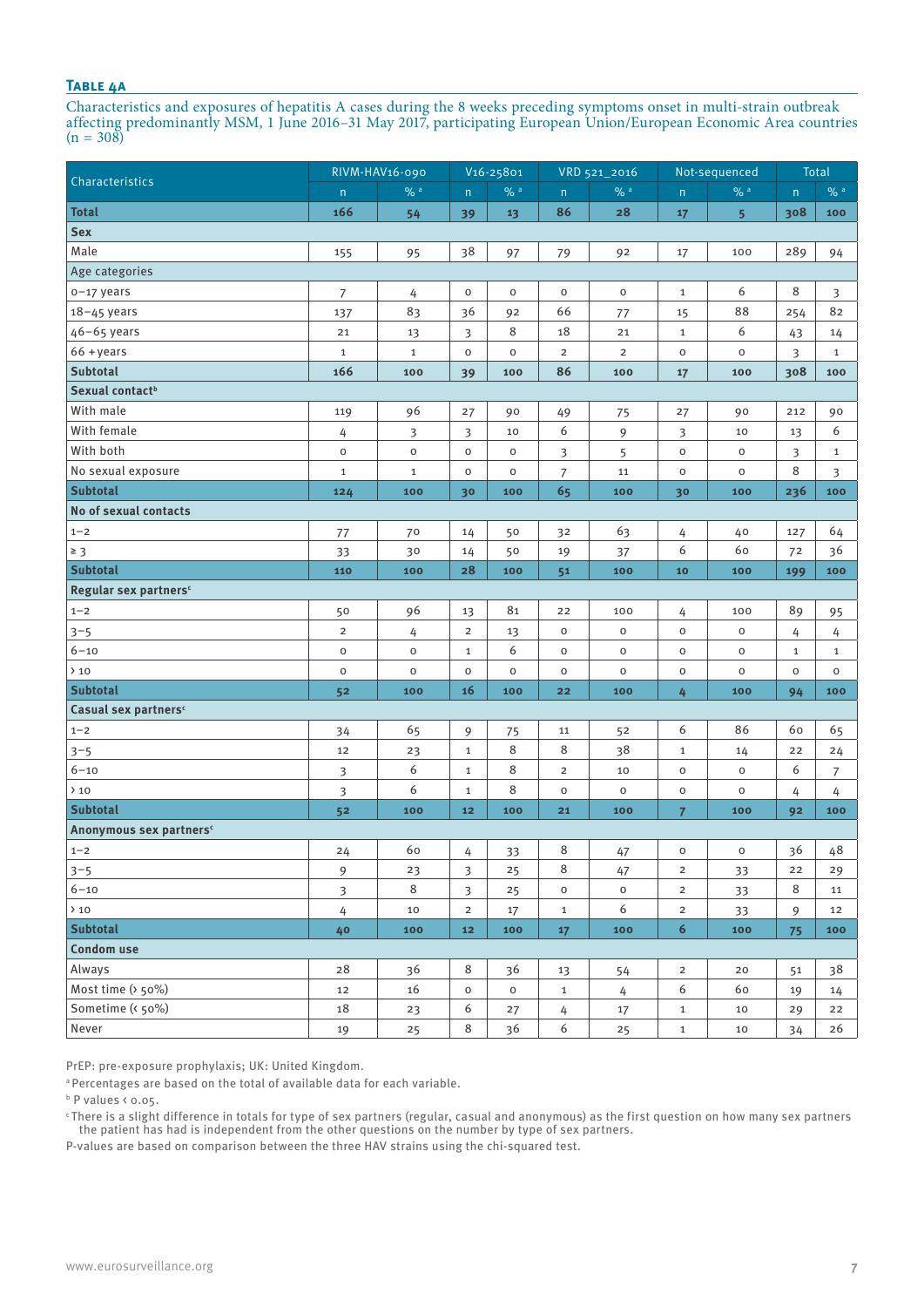# **Table 4b**

Characteristics and exposures of hepatitis A cases during the 8 weeks preceding symptoms onset in multi-strain outbreak affecting predominantly MSM, 1 June 2016–31 May 2017, participating European Union/European Economic Area countries  $(n = 308)$ 

|                                         | RIVM-HAV16-090      |                     | V <sub>16</sub> -25801 |                     | VRD 521_2016            |                         | Not-sequenced  |             | Total        |                |
|-----------------------------------------|---------------------|---------------------|------------------------|---------------------|-------------------------|-------------------------|----------------|-------------|--------------|----------------|
| Characteristics                         | n                   | % a                 | n                      | % a                 | n                       | % a                     | n              | % a         | n            | % a            |
| <b>Subtotal</b>                         | 77                  | 100                 | 22                     | 100                 | 24                      | 100                     | 10             | 100         | 133          | 100            |
| Use of dating apps to meet sex partners |                     |                     |                        |                     |                         |                         |                |             |              |                |
| Yes                                     | 35                  | 31                  | 5                      | 24                  | 13                      | 26                      | 5              | 50          | 58           | 30             |
| Attended a gay club                     |                     |                     |                        |                     |                         |                         |                |             |              |                |
| Yes                                     | 35                  | 97                  | 9                      | 90                  | 8                       | 80                      | 8              | 100         | 60           | 94             |
| Attended a gay sauna                    |                     |                     |                        |                     |                         |                         |                |             |              |                |
| Yes                                     | 24                  | 100                 | 3                      | 75                  | $\overline{\mathbf{3}}$ | 75                      | 5              | 100         | 35           | 95             |
| <b>PrEP</b> use                         |                     |                     |                        |                     |                         |                         |                |             |              |                |
| Always                                  | $\mathsf O$         | $\mathsf O$         | $\mathsf O$            | $\circ$             | $\mathsf O$             | 0                       | $\mathbf 1$    | 11          | $\mathbf 1$  | $\mathsf O$    |
| Sometime (< 50%)                        | $\circ$             | $\mathbf{o}$        | $\circ$                | $\circ$             | $\circ$                 | $\mathsf{o}$            | $\mathbf{1}$   | 11          | $\mathbf{1}$ | $\circ$        |
| Never                                   | 130                 | 100                 | 26                     | 100                 | 64                      | 100                     | $\overline{7}$ | 78          | 227          | 99             |
| <b>Subtotal</b>                         | 130                 | 100                 | 26                     | 100                 | 64                      | 100                     | 9              | 100         | 229          | 100            |
| <b>HIV infection</b>                    |                     |                     |                        |                     |                         |                         |                |             |              |                |
| Yes                                     | 5                   | 21                  | $\mathbf{1}$           | 11                  | 5                       | 14                      | 3              | 20          | $14$         | 17             |
| <b>Travel abroad</b>                    |                     |                     |                        |                     |                         |                         |                |             |              |                |
| Yes                                     | 39                  | 25                  | 10                     | 29                  | 25                      | 31                      | 10             | 59          | $84\,$       | 29             |
| Sex while abroad                        |                     |                     |                        |                     |                         |                         |                |             |              |                |
| Yes                                     | 16                  | 64                  | 4                      | 80                  | 11                      | 58                      | 8              | 89          | 39           | 67             |
| <b>Reporting country</b>                |                     |                     |                        |                     |                         |                         |                |             |              |                |
| Belgium                                 | $\mathsf{o}\xspace$ | $\mathsf{o}\xspace$ | 0                      | $\mathsf{o}\xspace$ | $\mathsf{o}$            | $\mathsf{o}\xspace$     | 10             | 59          | 10           | 3              |
| Denmark                                 | $\mathsf{o}$        | $\mathsf{o}\xspace$ | $\circ$                | $\circ$             | $\mathbf{1}$            | $\mathbf{1}$            | $\circ$        | $\circ$     | $\mathbf{1}$ | $\mathsf{o}$   |
| Greece                                  | $\circ$             | $\circ$             | $\overline{2}$         | 5                   | $\overline{2}$          | $\overline{2}$          | $\circ$        | $\circ$     | 4            | $\mathbf{1}$   |
| Italy                                   | 13                  | 8                   | O                      | $\mathsf{o}$        | 27                      | 31                      | $\mathsf{o}$   | $\circ$     | 40           | 13             |
| The Netherlands                         | 13                  | 8                   | $\overline{2}$         | 5                   | $\overline{7}$          | 8                       | $\overline{7}$ | 41          | 29           | 9              |
| Spain                                   | $\mathsf{o}$        | $\mathbf 0$         | 5                      | 13                  | 3                       | $\overline{\mathbf{3}}$ | $\mathsf O$    | $\mathsf O$ | 8            | $\overline{3}$ |
| UK                                      | 140                 | 84                  | 30                     | 77                  | 46                      | 53                      | $\circ$        | $\circ$     | 216          | 70             |
| <b>Subtotal</b>                         | 166                 | 100                 | 39                     | 100                 | 86                      | 100                     | 17             | 100         | 308          | 100            |

PrEP: pre-exposure prophylaxis; UK: United Kingdom.

a Percentages are based on the total of available data for each variable.

P-values are based on comparison between the three HAV strains using the chi-squared test.

0.7–9.5) during the outbreak period. Spain was the most affected country with an attack rate of  $4.4$  cases per 100,000 population (a fourfold increase from the previous 4 years) and a M:F ratio of 7.5 (Table 1).

#### **Confirmed cases**

In total, 1,400 confirmed cases were reported across all countries except Malta. The number of confirmed cases per country ranged between 1 and 294. The completeness of variables varied considerably; 1,382/1,400 cases (99%) had information on sex, compared with 140/1,400 (10%) for HIV status.

Ninety-three percent ( $n = 1.283/1.382$ ) were male, 79%  $(n = 1,086/1,378)$  were aged between 18 and 45 years and  $54\%$  (n =  $429/797$ ) were hospitalised. Forty-three percent ( $n = 60/140$ ) with responses or 4.3% of all confirmed cases were reported as HIV-positive (Table 2).

The proportion of hospitalisations did not significantly differ between HIV-positive and HIV-negative cases  $(45\% \text{ vs } 55\%, \text{ p} = 0.89)$ . Among male cases,  $84\%$  $(n = 565/676)$  were MSM and  $49\%$   $(n = 50/102)$  of MSM with known HIV status were HIV-positive. Non-MSM cases ( $n = 159$ ) did not significantly differ from MSM cases regarding travel history ( $p = 0.47$ ).

Ninety-two percent ( $n = 361/393$ ) of cases were unvaccinated. Of the remaining cases  $(n = 32)$ , eight had received only one dose of hepatitis A vaccine (three cases received it 2 weeks before symptoms onset), three cases had received two doses (two were HIVpositive patients) and the remaining 21 lacked information on the number of doses received. A quarter of confirmed cases ( $n = 195/782$ ) travelled outside the reporting country during the incubation period, with Spain being the most visited country ( $n = 83$ ; 43%).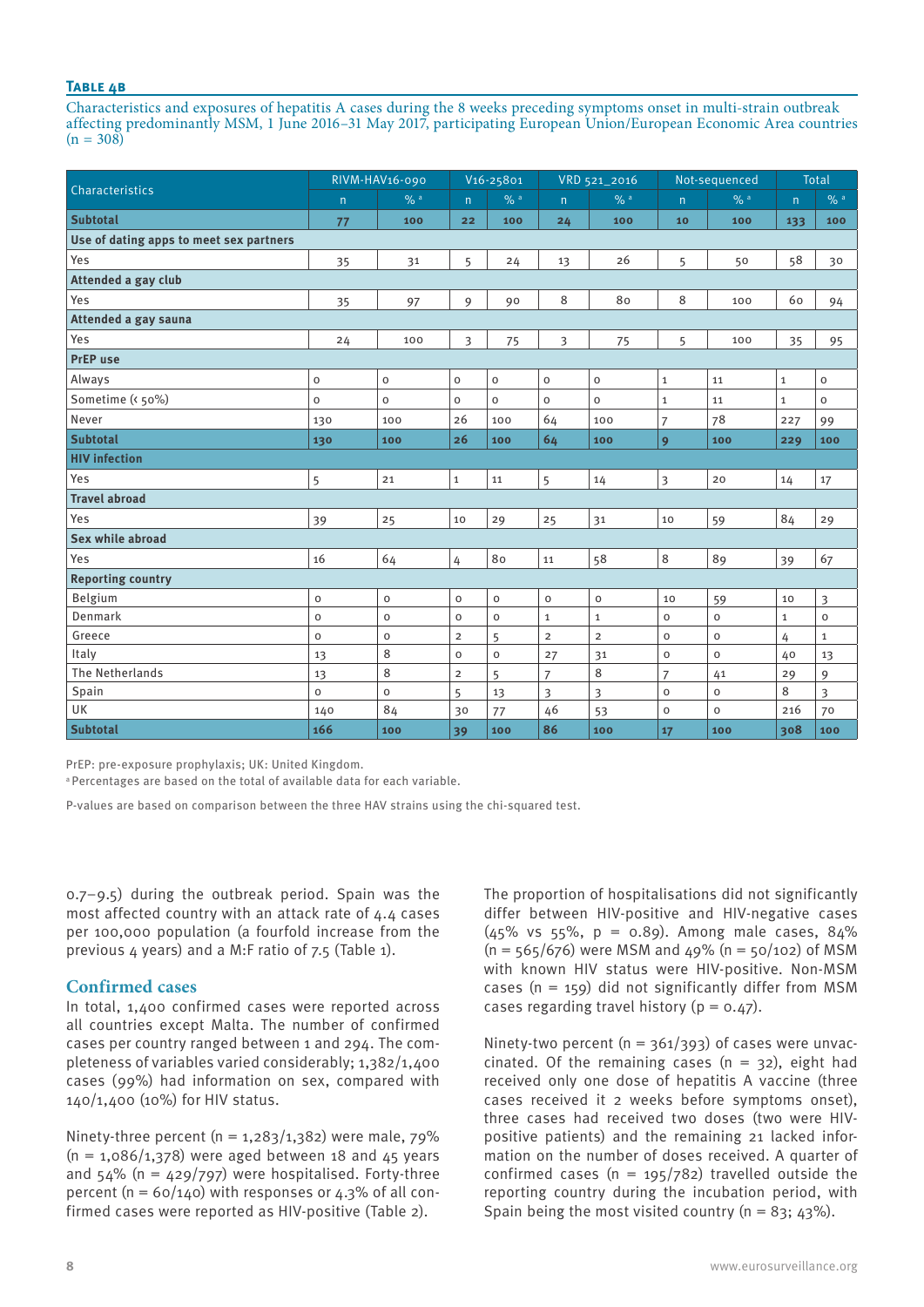The epidemic curve indicates a sustained increase in confirmed case numbers until March 2017 (Figure 1). The most frequently reported strain was VRD\_521\_2016  $(n = 786 / 1,400; 56%)$ , which was the first outbreak strain detected. Strain distribution varied geographically. In southwestern Europe the predominant strain was VRD\_521\_2016 (n = 458/550; 83%). RIVM-HAV16–090 was the main strain in central Europe and the UK ( $n = 396/752$ ; 53%), except in Germany where V<sub>16</sub>–25801 was the most prevalent (n =  $41/98$ ;  $42\%$ ) (Figure 2).

Case characteristics did not differ between strains with regards to median age  $(p = 0.24)$ , MSM status  $(p = 0.21)$ , HIV status  $(p = 0.551)$  and hospitalisation ( $p = 0.13$ ). VRD\_521\_2016 cases, which account for 85% of the outbreak strains reported from Spain, were less likely to have travelled during the incubation period  $(p = 0.001)$ .

# **Confirmed, probable and possible outbreak cases**

Most of the 4,096 outbreak cases (including probable and possible cases) were reported in Spain ( $n = 2,128$ ; 52%), Italy (n =  $797; 19\%$ ) and France (n =  $294; 7\%$ ). Denmark, Ireland, Finland, Malta, Norway, Slovenia and Sweden reported fewer than 15 cases each (Table 3). Cases clustered in major cities like London, Amsterdam, Berlin, Lisbon and Vienna; countries with the earliest onset dates were Spain, Italy and the UK.

# **Case–case study**

Enhanced surveillance information was reported for 308 cases from seven countries, the UK accounting for  $70\%$  of these (Table 4). Among cases with available information on the number of sexual partners, 72 (36%) reported sexual contacts with at least three partners and 39 were with anonymous partners. In the 8 weeks preceding illness, 51 of 133 MSM reported consistent condom use during sex. Of those reporting attending gay clubs or saunas, 13/60 and 32/35 reported sexual contact in these venues, respectively.

Of 308 cases, 84 reported travel abroad, of which 26 visited Spain. Information on sexual activity was available for 58 cases, of which 39 reported sex while abroad. Of 12 cases with available information, 10 reported attending Lesbian, Gay, Bisexual, Trans and Queer (LGBTQ) festivals. Of those with information on hospitalisation (n =  $69$ ),  $66\%$  percent (n =  $177/269$ ) were hospitalised for a median of five (IQR: 2–7) nights. Of 100 cases, 30% ( $n = 30$ ) worked in the food or healthcare sector.

Of the 308 cases, 291 had sequence information (confirmed cases):  $57\%$  (n =  $166/291$ ) were RIVM-HAV<sub>16</sub>-090, 30% (n =  $86/291$ ) VRD 521 2016 and 13% (n = 39/291) V16–25801. Of these 291 cases,  $44\%$  (n = 129/291) had complete information on key exposures and were included in the regression analysis. Taking age and vaccination status into account, RIVM-HAV16–090 or V16–25801 cases did not statistically differ from VRD\_521\_2016 cases (reference) in terms of having  $\geq 3$  sexual partners (OR: 0.56; 95% CI: 0.23–1.36), travelling abroad (OR: 0.69; 95% CI: 0.28– 1.69) and using dating apps for sexual encounters (OR: 1.55; 95% CI: 0.62–3.89) during the incubation period.

#### **National vaccination guidelines**

Fourteen countries (Belgium, Denmark, Finland, France, Germany, Greece, Ireland, Italy, the Netherlands, Portugal, Slovenia, Spain, Sweden and the UK) provided data on their national vaccination guidelines, which differed across countries. All countries, except for Sweden, recommended HAV vaccination for MSM; in Finland, the Netherlands and Portugal, this recommendation only took effect during the outbreak described here. In the UK, the recommendation was restricted to times and places where transmission is high, but was extended during the current outbreak to all MSM attending sexual health services. Germany, Greece, Slovenia and the UK recommended HAV vaccination for HIV-positive individuals. Vaccination was free for MSM except in Belgium, Denmark, France and the Netherlands.

# **Discussion**

We document a large HA outbreak, with 1,400 confirmed cases infected with one of three identified outbreak strains and almost exclusively detected among young adult males. In total, there were 1,283 male cases with 676 (53%) providing information on sexual preference, of these 84% identified as MSM. Strain VRD  $521$  2016 was the first to be reported  $[15]$  and remains the most prevalent, particularly in southern Europe.

Strain evolution in HAV is very slow; the frequency of single nucleotide variants is generally low and proportional to the number of infections. In this outbreak, we observed three main variants of the outbreak strains: two with one nucleotide difference and one with two nucleotides difference (data not shown). This indicates repeated transmission during the outbreak, which is expected considering that it has been active for over a year. Double nucleotide variants were found mainly in the VRD\_521\_2016 strain.

As MSM were particularly affected by this outbreak, we estimated the likely scale of transmission among this group by defining probable and possible outbreak cases. Since June 2016 there have been over 4,000 cases reported in 17 EU/EEA countries linked to the current outbreak. Spain was the most affected country, accounting for over half of reported cases. Confirmed cases decreased after March 2017, but this was more likely attributable to a lag in the reporting of typing data than an indication of a change in the outbreak evolution.

The outbreak is ongoing as of March 2018 and, given that MSM appear to be disproportionately affected, it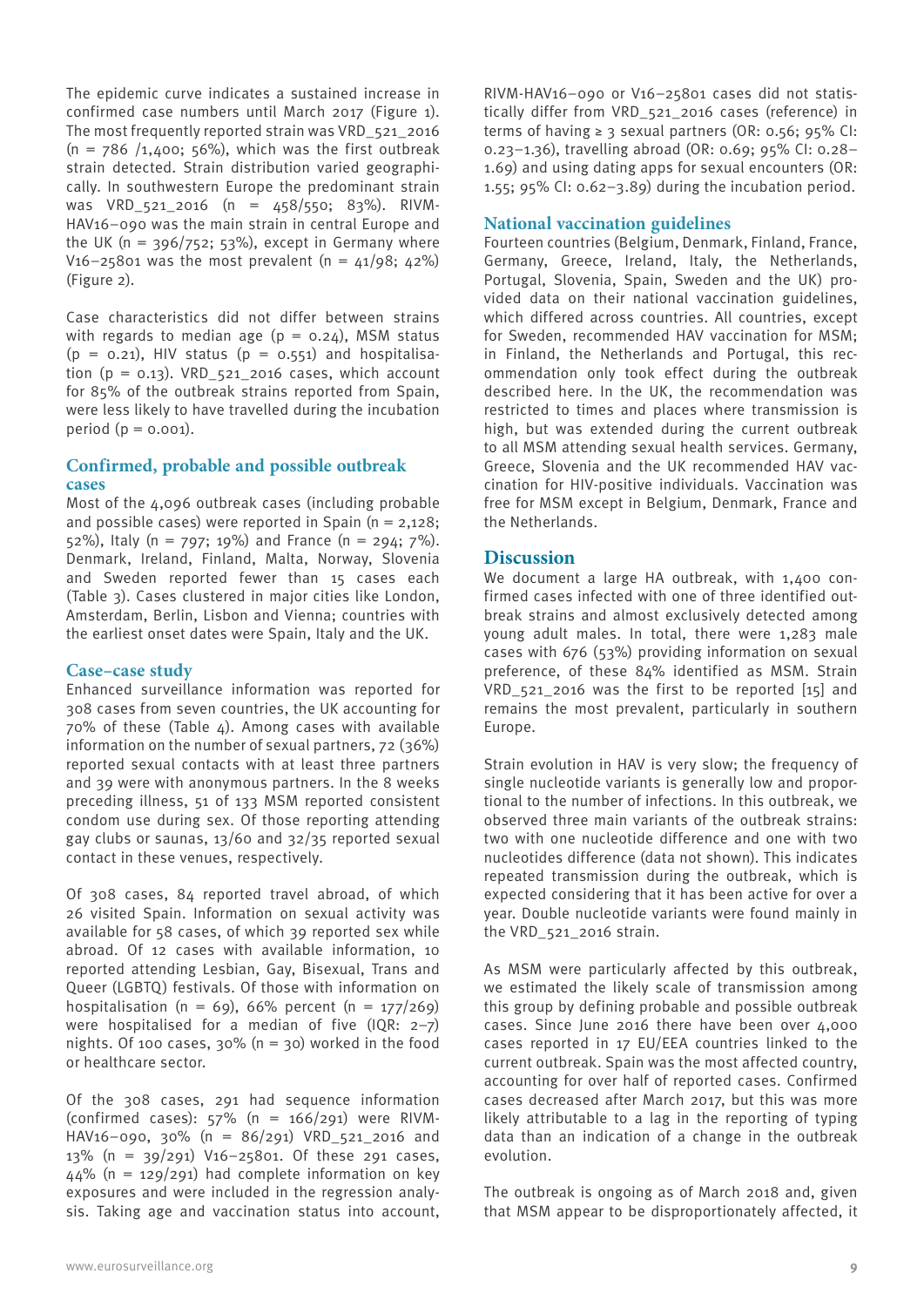is possible that further transmission events may occur during summer Pride events across Europe in 2018 [19].

Although the strain distribution varied over time and country, we found no differences in exposures and demographic characteristics. It is thought that this outbreak could be driven by multiple introductions and prolonged transmission of HAV strains originating from different parts of the world, including Central America (VRD\_521\_2016) and Pacific-Asia (RIVM-HAV16-090). Reports of these strains in Canada (personal communication Meghan Hamel, Public Health Agency of Canada, July 2017), Israel, the US and Taiwan indicate that the outbreak also involves non-EU/EEA countries [16,20-22]. Between June 2016 and mid-May 2017, Chile also reported an increase of HA cases among MSM, but sequencing information was unavailable at the time of this study [20]. Between 1997 and 2005, closely related HAV strains circulated internationally, almost exclusively among MSM [23]. This suggests that without appropriate interventions large MSM networks can sustain transmission of HAV.

MSM are more likely to engage in high-risk sexual behaviour while travelling abroad [24]. Results from the European Men-Who-Have-Sex-With-Men Internet Survey (EMIS) conducted in 2010 show that 26% of European MSM reported sex abroad in the previous year, with Spain and Germany being the most common destinations [24]. Our results, 8 years later, show a higher proportion of MSM reporting sex abroad  $(n = 39/58, 67%)$ . The increased incidence of HA within vulnerable and highly interconnected subgroups of MSM, along with the accumulation of susceptible individuals during the period between large outbreaks, are likely to fuel the rapid international spread of HAV through sexual transmission.

We found that a high proportion of cases engaged in unprotected sex with non-steady partners. Avoidance of faecal-oral exposure during sexual activity and safer sex practices (e.g. use of barrier methods) play an important part in the prevention of HAV and other sexually transmitted infections (STIs), including enteric STIs. It has been found previously that notifications of gonorrhoea, syphilis and shigellosis among MSM are increasing in Europe [25,26]. Similarities in age, HIV prevalence and geographical clustering between the HA cases reported in our study and men affected by these STIs could suggest that these infections primarily circulate within the same European MSM population. Information on STIs other than HIV was not assessed in this study; however, as HIV-status was poorly reported and numbers were small, caution is needed when interpreting the HIV prevalence.

As the outbreak continues to expand among MSM, there is an increased risk for spread to the wider population. During and after summer 2017, several countries reported small food-borne outbreaks associated with one of the outbreak strains, with limited increases of HA among females, children and the elderly reported  $[19]$ .

Although HA is generally a self-limiting disease, it can cause both a substantial health and economic burden including hospitalisation, acute hepatic failure and work sickness absence. In this study, over half of the cases with available information were hospitalised for approximately a week. This is likely to be an overestimation, however, as there is a higher case ascertainment in hospitalised cases.

In the EU/EEA, decreased HAV circulation in the last decades has resulted in a large fraction of the population having no immunity triggered by natural infection, leaving them susceptible to contracting the infection [27]. HAV vaccination can compensate for this immunity gap by protecting susceptible individuals. Due to the extent of this outbreak, it could be hypothesised that HAV vaccine coverage among MSM is low despite being recommended by WHO and ECDC [12,27,28]; of the 17 affected countries in our study, only four recommended HAV vaccination for HIV-positive populations. Improving the uptake of HA vaccination within susceptible MSM and HIV-positive individuals could avoid protracted transmission within and from these groups [29]. However, during the outbreak, a global shortage of HA vaccine has affected several EU countries (Austria, Denmark, France, Italy, Portugal, Spain, Sweden and the UK) and this may have hampered vaccine delivery.

A limitation in this study is the potential underestimation of the extent of the outbreak, as only symptomatic individuals who sought care were reported. Confirmed cases were only those with the three strains originally reported, thus excluding other HAV strains potentially circulating among MSM. As of September 2017, the circulation of non-outbreak strains among MSM has only been reported in five cases (data not shown). Some variation of the outbreak strains may have been missed, given that sequence information was only limited to a small part of the genome. Moreover, sequencing capacity varied between countries, with Belgium, France, Italy, Portugal and Spain, only sequencing a proportion of cases (data not shown) and other European countries lacking sequencing capacity altogether. Since the definition of probable and possible cases was mostly applicable to adult males, cases in females or children may have been missed during the outbreak. The low completeness of some variables may have biased our estimates, particularly for MSM and HIV status, which are not routinely recorded in many countries. We also lacked comparative information from a control group.

The case–case design may have resulted in an underestimation of the odds ratios since cases used as controls may not accurately reflect the source population and the completeness of information related to the main variable of interest was suboptimal. Furthermore, a disproportionate number of cases with exposure information were from the UK and may not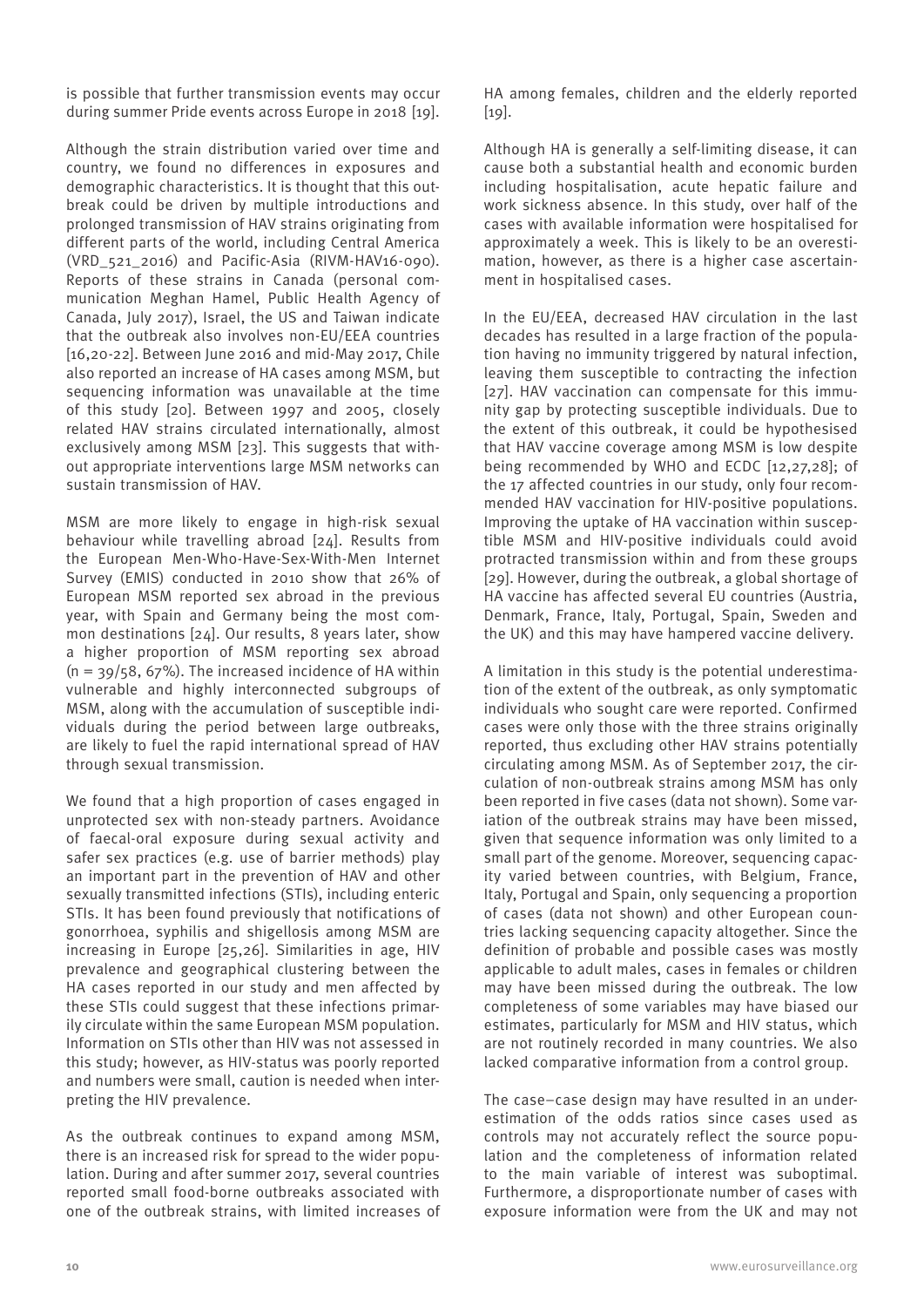be generalisable to all outbreak cases. However, the similarities in exposures from the three strains support the common public health recommendations applied across affected countries.

The HA vaccine is a safe, effective and affordable preventive measure against HA in EU/EEA countries, and routine targeted HAV vaccination is generally recommended for MSM [27,28] (Supplement 2). However, a global vaccine shortage may have hampered the wide administration of the HA vaccine to MSM, which should be given priority when dealing with the vaccine shortage, especially during an outbreak. In order to mitigate the effect of the shortage, some authorities have also endorsed the off-label use of vaccination (e.g. administration of paediatric formulation vaccine to adults) [30].

Countries should also consider provision of post-exposure prophylaxis to identified sexual and other close contacts of HA cases, as well as delivery of messages to raise awareness among MSM on how unprotected sex increases the risk of STIs, including HA and HIV, and the importance of regular testing to prevent further transmission. The popularity of LGBTQ festivals provides excellent opportunities to deliver such messages. Given that many cases are at high risk for other STIs, testing for concurrent STIs (including HIV) should also be promoted.

Countries should also assess whether there is a need to enhance HA surveillance to ensure timely case detection and monitoring of this outbreak, such as its spread to other risk groups or the general population. So far, no outbreak-associated deaths have been reported, however the quality of outcome monitoring is likely sub-optimal.

# **Conclusion**

Our results suggest that a combination of international travel and sexual networks can sustain a large outbreak of HAV, with multiple virus strains, within a susceptible population. Our findings highlight the importance of recording sexual history and HIV status when investigating male HA patients.

The inclusion of molecular characterisation in the outbreak case definition enabled the linking of cases occurring at different times and geographical locations; thus demonstrating the added value of utilising molecular epidemiology. Since the joint investigation of the 2013–14 EU/EEA food-borne HA outbreak, the harmonisation of HAV sequencing according to the HAVnet protocol has facilitated data comparison among European laboratories. Typical measures for preventing most STIs (e.g. condom use or personal hygiene instructions) are not sufficient to prevent HA transmission altogether, but are nonetheless an important part of information campaigns for MSM with high-risk sexual behaviour. Furthermore, a safe and effective vaccine exists, and its use is recommended to prevent further transmission and future outbreak.

#### **Members of the European Hepatitis A Outbreak Investigation Team**

Belgium: Sofie Parmentier, Valeska Laisnez, Alice Reynaerts, Romain Mahieu, Carole Schirvel; Denmark: Hanne Thang Vestergaard; France: Athinna Nisavanh; Germany: Heiko Jessen, Kai Michaelis, Dagmar Sissolak, Janine Thoulass, Ruth Zimmermann; Ireland: Lelia Thornton; Italy: Domenico Martinelli, Maria Giovanna Cappelli, Giulia Del Matto, Maria Chironna, Roberto Bruni; Malta: Maria-Louise Borg; Portugal: Isabel Aldir, Marina Nascimento, António Martins, Bárbara Aguiar, Diogo Medina; Slovenia: Mario Fafangel, Alenka Trop Skaza, Jana Svetičič Marinko, Dražen Stojanovič, Tanja Selič Kurinčič; Spain: Carmen Montaño-Remacha, Marcelino Garcia Fernandez, Diana Gomez-Barroso, Sonia Vazquez, Noelia Reyes; United Kingdom: Sema Mandal, Koye Balogun; European Centre for Disease Prevention and Control (ECDC): Gianfranco Spiteri, Johanna Takkinen, Andrew Amato.

#### **Acknowledgements**

We would like to acknowledge Caterina Rizzo, Maria Elena Tosti, Paulo Nogueira and Zoran Simonovič for their contribution in this outbreak investigation. We also would like to acknowledge all the staff at local and national levels, including the personnel working in national health institutes and reference laboratories. We are grateful to Denis Coulombier and Mike Catchpole for their review of the manuscript. We are also grateful to Silviu Ionescu for his support with the case mapping and to Meghan Hamel for providing information on Canadian cases.

#### **Conflict of interest**

None declared.

# **Authors' contributions**

PN, GF, ES, CJW and ME were involved in the conceptualization of the research question, coordinated the international data collection and prepared the study protocol and the questionnaire tool. PN analysed the data and wrote the manuscript. AA, AA, AD, AM, AN, AR, AR, AR, AS, AS, BA, CH, CM, CS, CV, DG, DM, DM, DS, DS, DS, EC, ER, GF, GM, GS, HJ, HK, HV, HV, IA, IF, JD, JR, JS, JT, JW, KB, KB, KM, KM, LM, LS, LT, MB, MC, MC, MP, MS, ME, MF, MF, MG, MK, MM, NM, MN, NR, OM, RB, RM, RS, RZ, SA, SK, SM, SM, SN, SP, SV, TS, VA, VL and VS contributed with epidemiologic data collection and/or molecular analysis from respective countries and reviewed the study protocol and questionnaire. All authors reviewed and approved the final version of the manuscript.

#### **References**

- 1. Wang X, Ren J, Gao Q, Hu Z, Sun Y, Li X, et al. Hepatitis A virus and the origins of picornaviruses. Nature. 2015;517(7532):85-8. https://doi.org/10.1038/nature13806 PMID: 25327248
- 2. Nainan OV, Xia G, Vaughan G, Margolis HS. Diagnosis of hepatitis a virus infection: a molecular approach. Clin Microbiol Rev. 2006;19(1):63-79. https://doi.org/10.1128/ CMR.19.1.63-79.2006 PMID: 16418523
- 3. Keeffe EB. Hepatitis A and B superimposed on chronic liver disease: vaccine-preventable diseases. Trans Am Clin Climatol Assoc. 2006;117:227-37, discussion 237-8. PMID: 18528476
- 4. Sfetcu O, Irvine N, Ngui SL, Emerson C, McCaughey C, Donaghy P. Hepatitis A outbreak predominantly affecting men who have sex with men in Northern Ireland, October 2008 to July 2009. Euro Surveill. 2011;16(9):19808. Available from: https://doi. org/10.2807/ese.16.09.19808-en PMID: 21392487
- 5. Centers for Disease Control and Prevention (CDC). Hepatitis A among homosexual men--United States, Canada, and